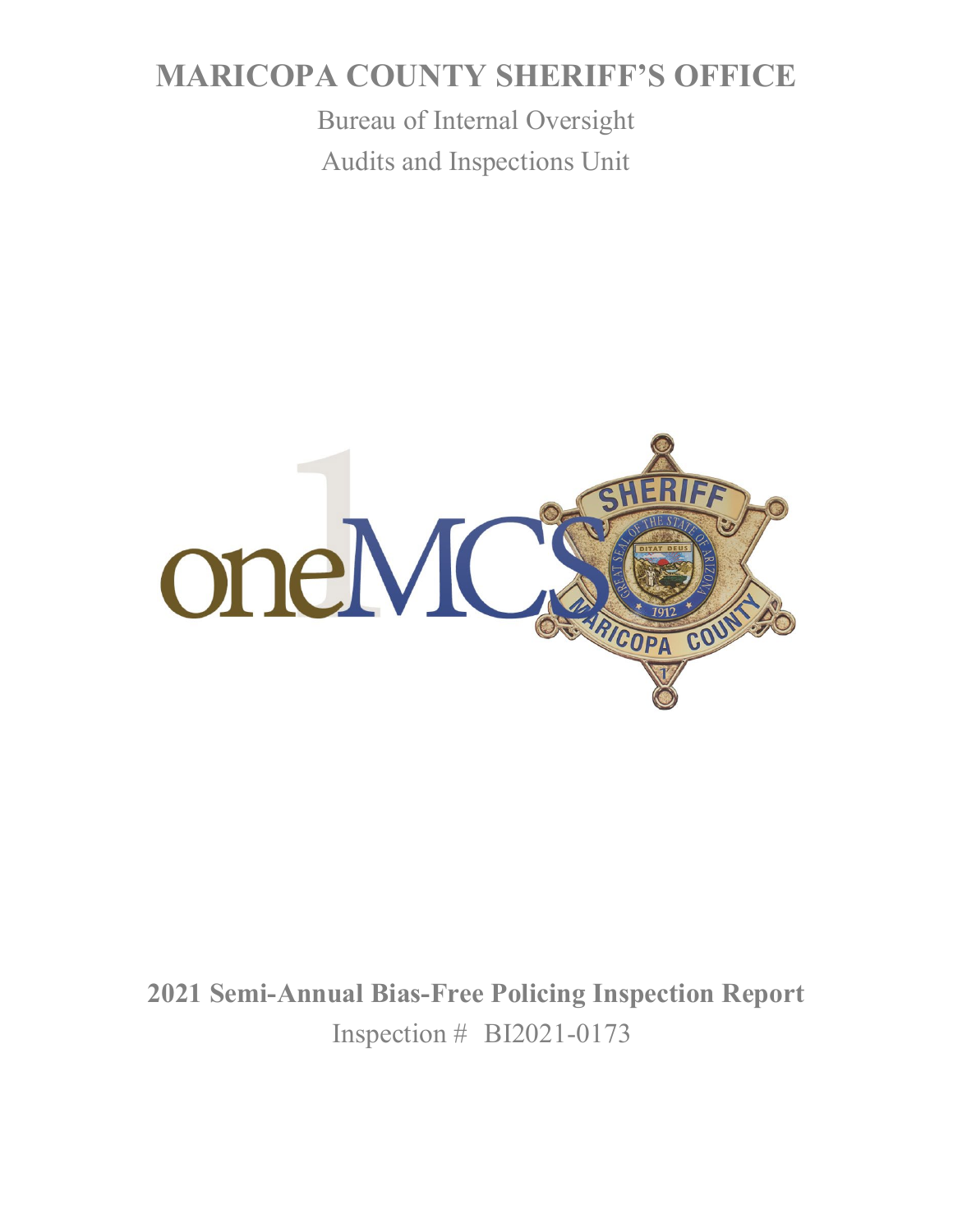The Bureau of Internal Oversight's (BIO) Audits and Inspections Unit (AIU) will conduct inspections on a semi-annual basis to ensure that reinforcement of Bias-Free Policing is being conducted. The purpose of the inspection is to ensure compliance with Office policies and to promote proper supervision. To ensure consistent inspections, the *Semi-annual Bias-Free Policing Matrix* developed by the AIU will be utilized.

#### **Compliance Objectives:**

• The compliance objectives for this inspection are contained within each of the included tables.

#### **Criteria:**

- MCSO Policy CP-8, *Preventing Racial and Other Bias-Based Profiling*
- MCSO Policy GA-1, *Development of Written Orders*
- MCSO Policy GB-2, *Command Responsibility*
- MCSO *The Briefing Board 21-60*

#### **Conditions:**

Critical Policy CP-8 requires that within the last six months of the calendar year, all employees, reserve deputies, and posse members successfully complete their annual review and acknowledgement of this Office Policy upon Office distribution through *The Briefing Board* announcement. In addition, employees are required to view a video from the Sheriff or designee which will reinforce that racial and bias-based profiling and/or discriminatory policing are unacceptable and complete acknowledgment through TheHUB Learning and Management System.

There was a total of **3,212** Office employees reviewed. The CP-8 inspections are performed semi-annually to ensure that reinforcement of Bias-Free Policing is being conducted in accordance with CP-8 and *The Briefing Board 21-60* (TBB 21-60). Records provided by the Training Division reported that **3,104** employees had timely completed the requirements of TBB 21-60. During the inspection process it was determined that **2** employees had completed the CP-8 training that had not been included in the Training Division report. Of the **106** employees that did not comply with the inspection requirements, it was determined that an additional **61** employees were on authorized extended leave that had a direct impact on the employee's ability to timely complete the required training. The overall Office wide compliance was **98.60%**, with **45** employees identified as not being compliant with the requirements of *The Briefing Board 21-60*; Office Policies CP-8, *Preventing Racial and Other Biased-Based Profiling; GA-1, Development of Written Orders; and GB-2, Command Responsibility.* 

#### **Inspection results for the selected Sworn personnel.**

| <b>Compliance Objective</b>                                                                     | Not In<br>Compliance | In Compliance or<br>in Authorized<br><b>Extended Leave</b> | <b>Total</b><br>Inspected | <b>Compliance</b><br>Rate |
|-------------------------------------------------------------------------------------------------|----------------------|------------------------------------------------------------|---------------------------|---------------------------|
| A) Timely viewed the 2021 Sheriff's CP-8 Video<br>AND B) Completed the required acknowledgement | 16                   | 584                                                        | 600                       | 97.33%                    |
| through TheHUB Learning and Management                                                          |                      |                                                            |                           |                           |
| System, by December 24, 2021.                                                                   |                      |                                                            |                           |                           |
| <b>Overall Compliance for Sworn personnel</b>                                                   | 16                   | 584                                                        | 600                       | 97.33%                    |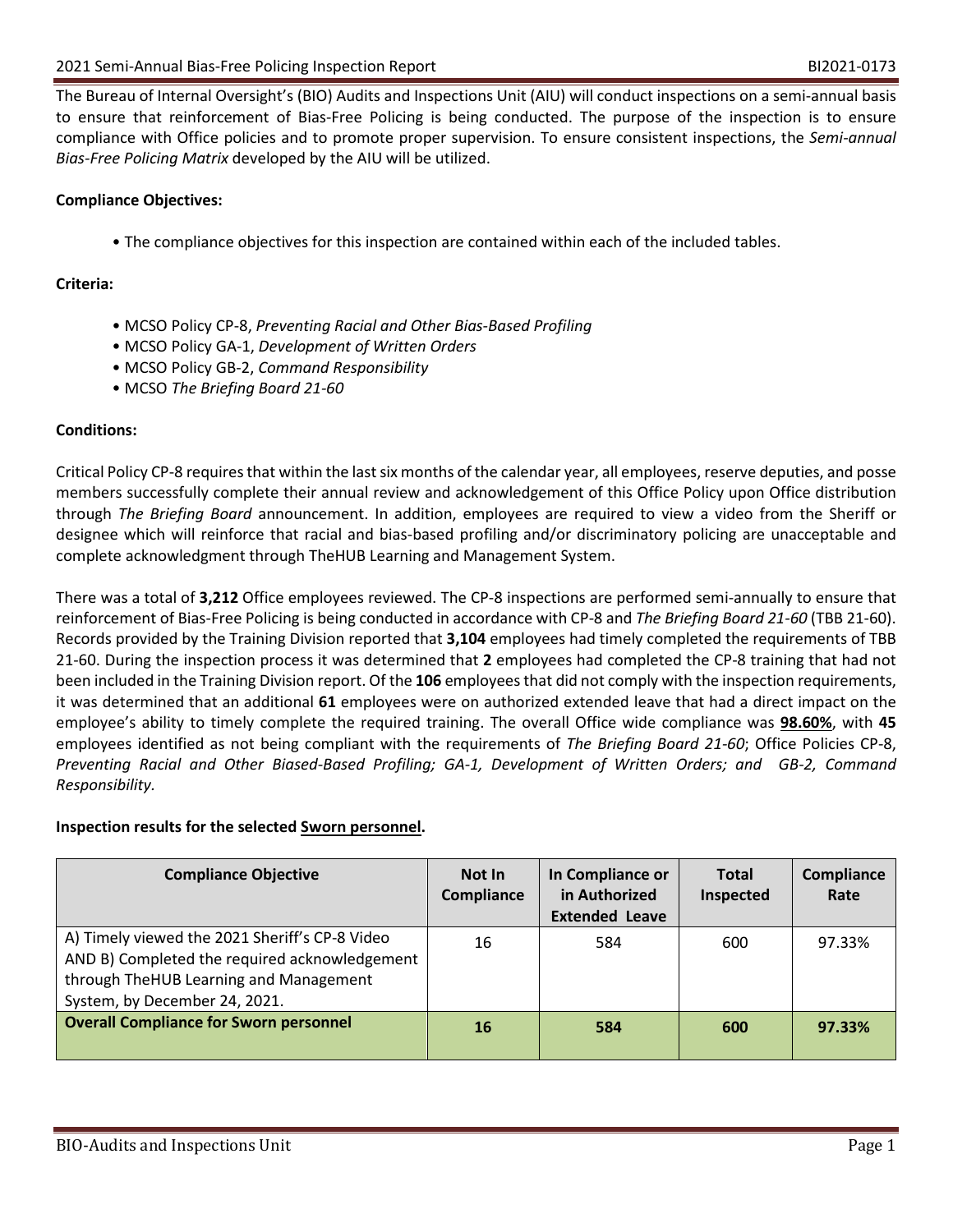#### **Inspection results for the selected Detention personnel.**

| <b>Compliance Objective</b>                                                                                                                                                | Not In<br>Compliance | In Compliance<br>or in Authorized<br><b>Extended Leave</b> | <b>Total</b><br>Inspected | <b>Compliance</b><br>Rate |
|----------------------------------------------------------------------------------------------------------------------------------------------------------------------------|----------------------|------------------------------------------------------------|---------------------------|---------------------------|
| A) Timely viewed the 2021 Sheriff's CP-8 Video<br>AND B) Completed the required acknowledgement<br>through TheHUB Learning and Management<br>System, by December 24, 2021. | 9                    | 1674                                                       | 1683                      | 99.47%                    |
| <b>Overall Compliance for Detention personnel</b>                                                                                                                          | 9                    | 1674                                                       | 1683                      | 99.47%                    |

#### **Inspection results for the selected Civilian personnel.**

| <b>Compliance Objective</b>                                                                                                                                                | Not In<br>Compliance | In Compliance<br>or in Authorized<br><b>Extended Leave</b> | <b>Total</b><br>Inspected | Compliance<br>Rate |
|----------------------------------------------------------------------------------------------------------------------------------------------------------------------------|----------------------|------------------------------------------------------------|---------------------------|--------------------|
| A) Timely viewed the 2021 Sheriff's CP-8 Video<br>AND B) Completed the required acknowledgement<br>through TheHUB Learning and Management<br>System, by December 24, 2021. | 18                   | 705                                                        | 723                       | 97.51%             |
| <b>Overall Compliance for Civilian personnel</b>                                                                                                                           | 18                   | 705                                                        | 723                       | 97.51%             |

#### **Inspection results for the selected Reserve personnel.**

| <b>Compliance Objective</b>                                                                                                                                                | Not In<br>Compliance | In Compliance<br>or in Authorized<br><b>Extended Leave</b> | <b>Total</b><br>Inspected | Compliance<br>Rate |
|----------------------------------------------------------------------------------------------------------------------------------------------------------------------------|----------------------|------------------------------------------------------------|---------------------------|--------------------|
| A) Timely viewed the 2021 Sheriff's CP-8 Video<br>AND B) Completed the required acknowledgement<br>through TheHUB Learning and Management<br>System, by December 24, 2021. |                      | 42                                                         | 42                        | 100%               |
| <b>Overall Compliance for Reserve personnel</b>                                                                                                                            | 0                    | 42                                                         | 42                        | 100%               |

#### **Inspection results for the selected Posse personnel.**

| <b>Compliance Objective</b>                                                                                                                                                | Not In<br>Compliance | <b>In Compliance</b> | <b>Total</b><br>Inspected | Compliance<br>Rate |
|----------------------------------------------------------------------------------------------------------------------------------------------------------------------------|----------------------|----------------------|---------------------------|--------------------|
| A) Timely viewed the 2021 Sheriff's CP-8 Video<br>AND B) Completed the required acknowledgement<br>through TheHUB Learning and Management<br>System, by December 24, 2021. |                      | 162                  | 164                       | 98.78%             |
| <b>Overall Compliance for Posse personnel</b>                                                                                                                              |                      | 162                  | 164                       | 98.78%             |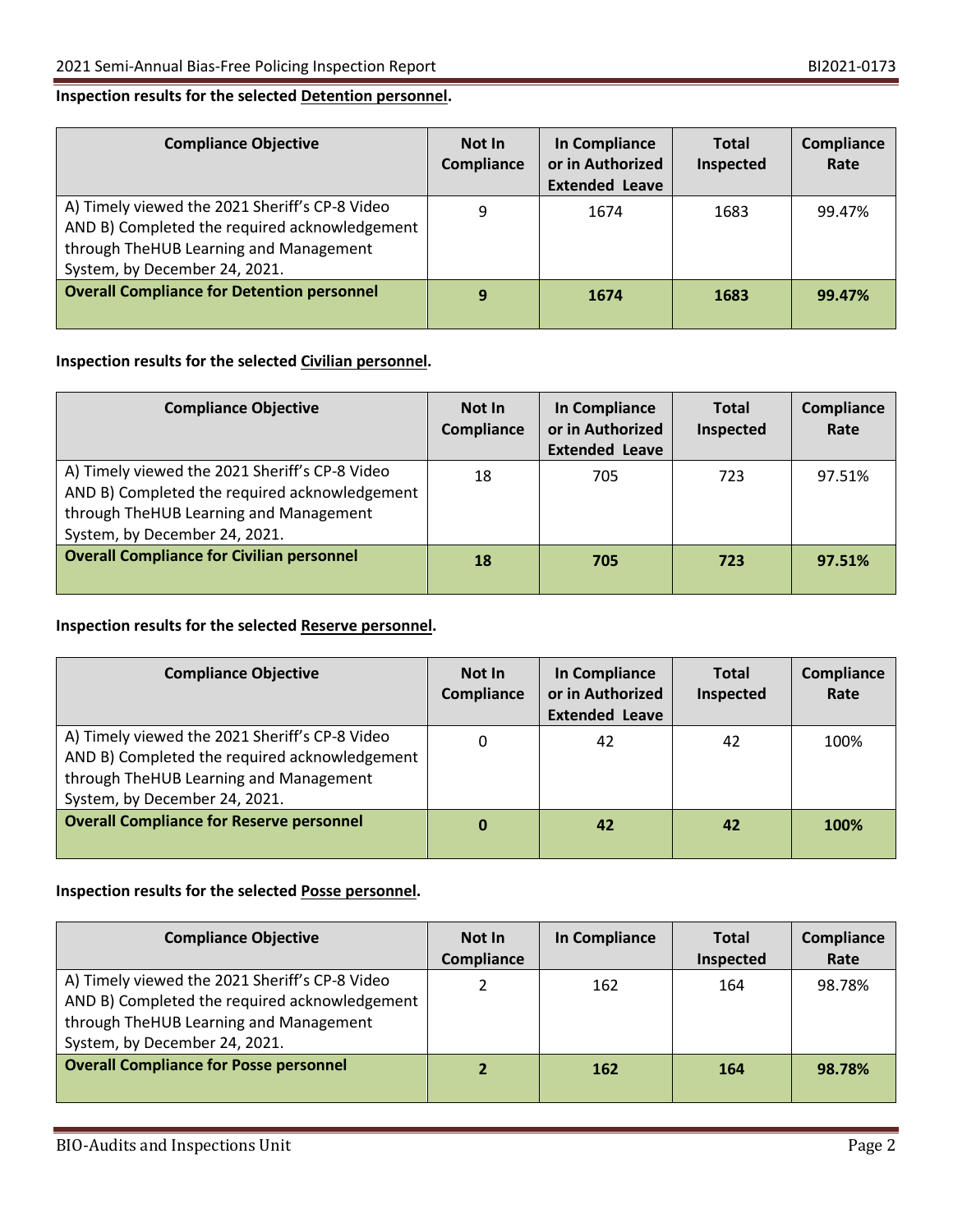Below is the historical comparison of compliance by Sworn personnel with the requirements of CP-8 and applicable *The Briefing Board*s.



Below is the historical comparison of compliance by Sworn personnel with the requirements of CP-8 and applicable *The Briefing Board*s.

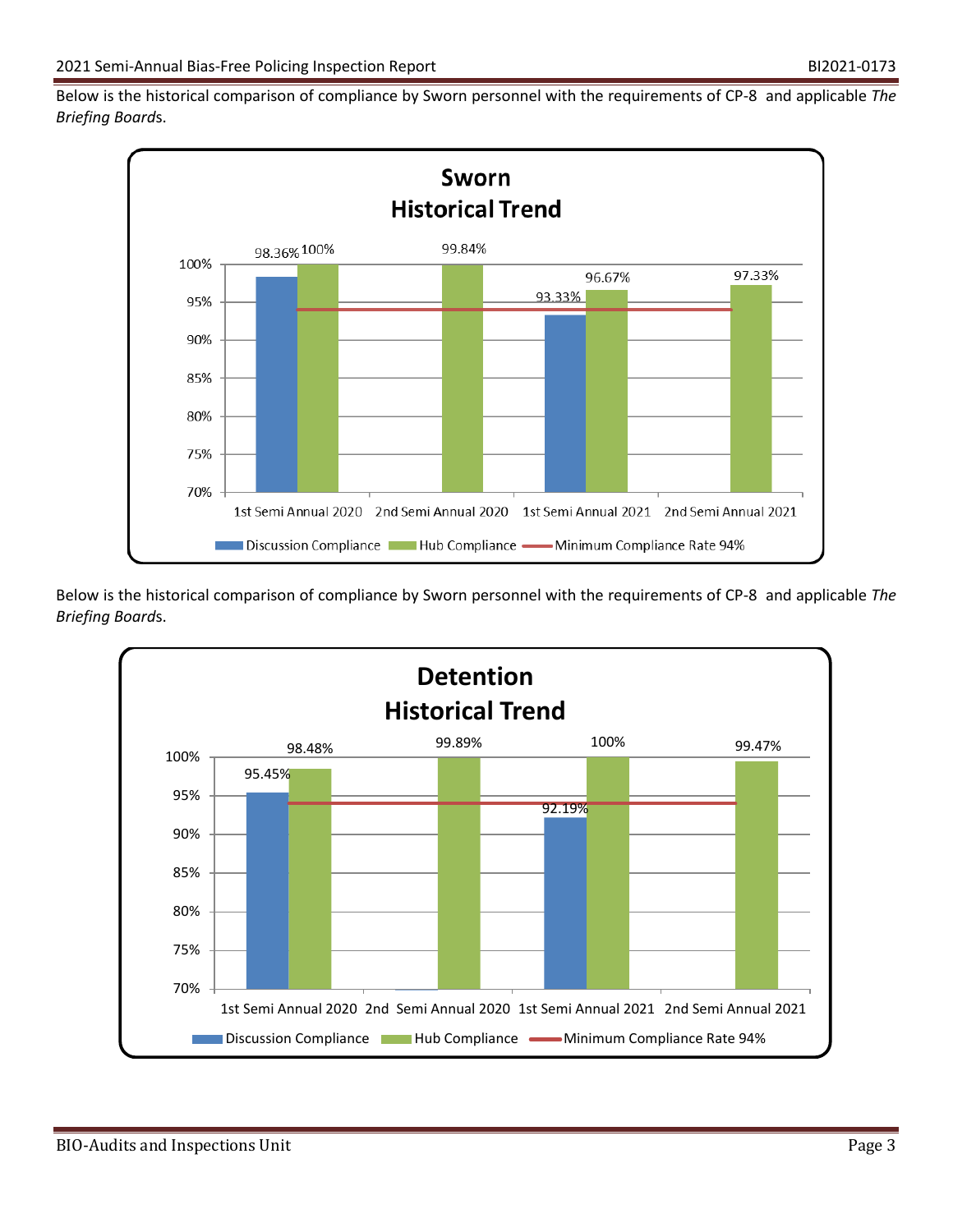Below is the historical comparison of compliance by Sworn personnel with the requirements of CP-8 and applicable *The Briefing Board*s.



Below is the historical comparison of compliance by Sworn personnel with the requirements of CP-8 and applicable *The Briefing Board*s.

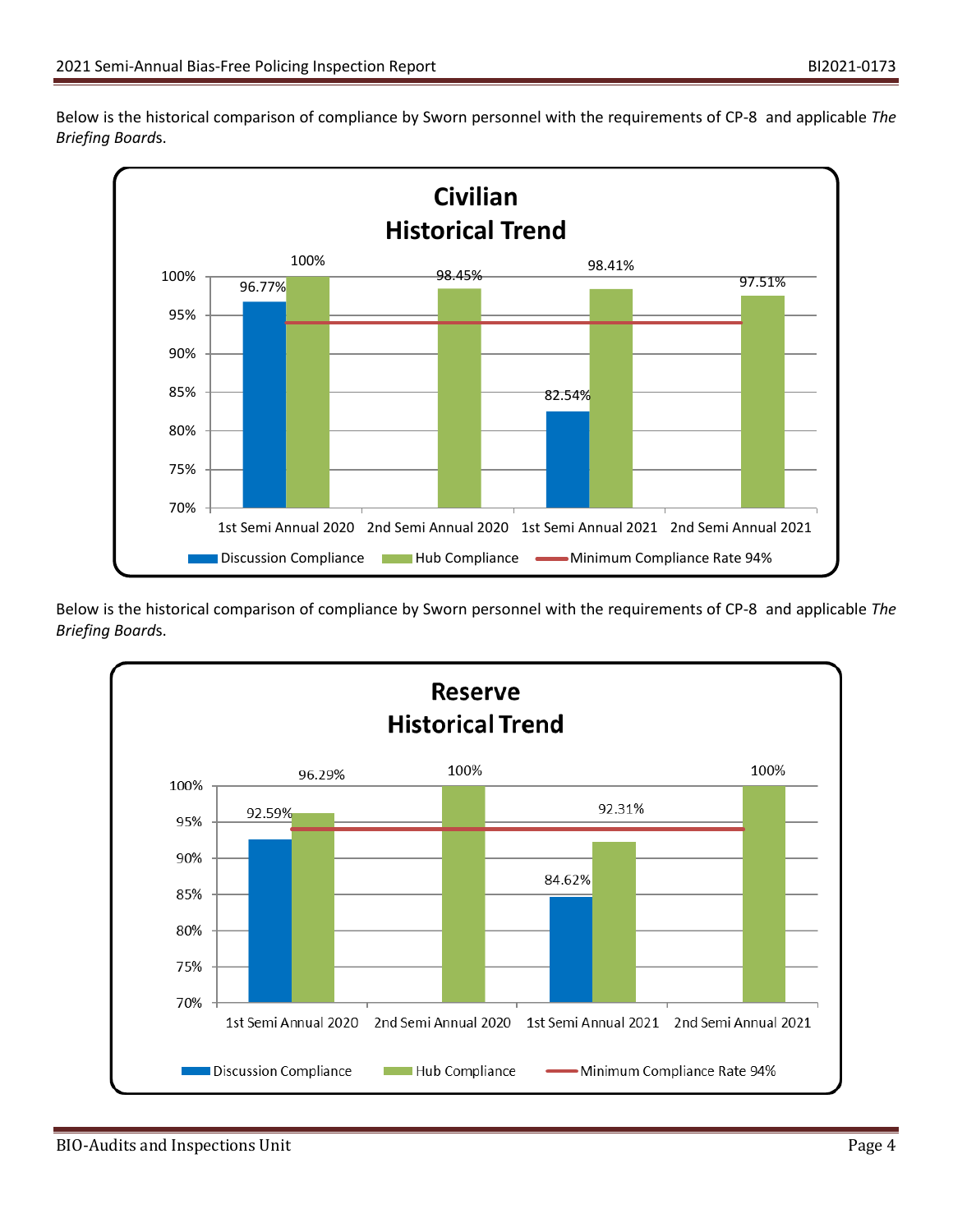Below is the historical comparison of compliance by Sworn personnel with the requirements of CP-8 and applicable *The Briefing Board*s.



Below is the historical comparison of compliance by Sworn personnel with the requirements of CP-8 and applicable *The Briefing Board*s.

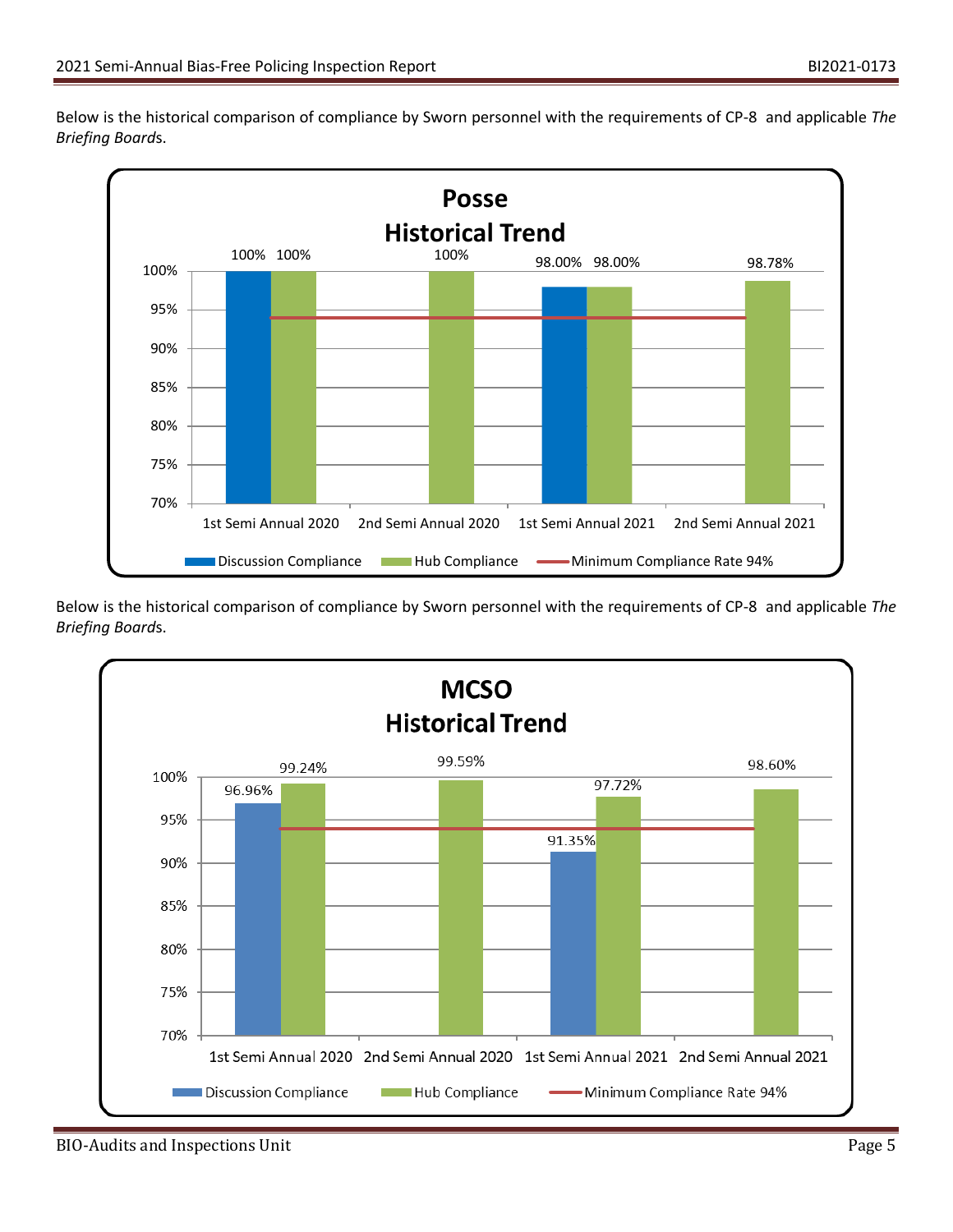#### **The following Deficiencies were identified during the inspection process and require BIO Action Forms from the affected divisions:**

## Sworn (15 BIO Action Forms):

| <b>Deficiency</b>                                                                                                   |                                              |                                                                                                                |                          |  |
|---------------------------------------------------------------------------------------------------------------------|----------------------------------------------|----------------------------------------------------------------------------------------------------------------|--------------------------|--|
| TheHUB records do not reflect compliance with the requirements of The Briefing Board 21-60 nor is there a record of |                                              |                                                                                                                |                          |  |
| authorized extended absence in BlueTeam.                                                                            |                                              |                                                                                                                |                          |  |
|                                                                                                                     |                                              |                                                                                                                |                          |  |
|                                                                                                                     |                                              | Inspector's Note: A Single asterisk (*) denotes employees whose records indicate Only the Video portion of the |                          |  |
|                                                                                                                     | requirements of TBB 21-60 was completed.     |                                                                                                                |                          |  |
|                                                                                                                     |                                              | A Double asterisk (**) denotes employees whose records indicate the Video portion of the                       |                          |  |
|                                                                                                                     | requirements of TBB 21-60 was NOT completed. |                                                                                                                |                          |  |
|                                                                                                                     |                                              | A Triple asterisk (***) denotes employees whose records indicate completion of the required training           |                          |  |
|                                                                                                                     | after the required completion date.          |                                                                                                                |                          |  |
|                                                                                                                     |                                              | Four asterisks (****) denotes employees who are no longer employed with MCSO and do not require                |                          |  |
|                                                                                                                     | a BIO Action Form                            |                                                                                                                |                          |  |
|                                                                                                                     |                                              |                                                                                                                |                          |  |
| <b>District/Division</b>                                                                                            | <b>Employee Inspected</b>                    | <b>Current Supervisor</b>                                                                                      | <b>Current Commander</b> |  |
| District I                                                                                                          | Deputy                                       | Sergeant                                                                                                       | Captain                  |  |
| District I                                                                                                          | Deputy                                       | Sergeant                                                                                                       | Captain                  |  |
| District I                                                                                                          | Deputy                                       | Sergeant                                                                                                       | Captain                  |  |
| District I                                                                                                          | Deputy****                                   | Sergeant                                                                                                       | Captain                  |  |
| District I                                                                                                          | Deputy                                       | Sergeant                                                                                                       | Captain                  |  |
| District I                                                                                                          | Deputy*                                      | Sergeant                                                                                                       | Captain                  |  |
|                                                                                                                     |                                              |                                                                                                                |                          |  |
| <b>District/Division</b>                                                                                            | <b>Employee Inspected</b>                    | <b>Current Supervisor</b>                                                                                      | <b>Current Commander</b> |  |
|                                                                                                                     |                                              |                                                                                                                |                          |  |
| District II                                                                                                         | Deputy                                       | Sergeant                                                                                                       | Captain                  |  |
| District II                                                                                                         | Deputy                                       | Sergeant                                                                                                       | Captain                  |  |
| District II                                                                                                         | Deputy                                       | Sergeant                                                                                                       | Captain                  |  |
|                                                                                                                     |                                              |                                                                                                                |                          |  |
| <b>District/Division</b>                                                                                            | <b>Employee Inspected</b>                    | <b>Current Supervisor</b>                                                                                      | <b>Current Commander</b> |  |
| Communications                                                                                                      | Deputy                                       | Supervisor                                                                                                     | Manager                  |  |
| Division                                                                                                            |                                              |                                                                                                                |                          |  |
|                                                                                                                     |                                              |                                                                                                                |                          |  |
| <b>District/Division</b>                                                                                            | <b>Employee Inspected</b>                    | <b>Current Supervisor</b>                                                                                      | <b>Current Commander</b> |  |
|                                                                                                                     |                                              |                                                                                                                |                          |  |
| Lake Division                                                                                                       | Deputy***                                    | Sergeant                                                                                                       | Captain                  |  |
|                                                                                                                     |                                              |                                                                                                                |                          |  |
| <b>District/Division</b>                                                                                            | <b>Employee Inspected</b>                    | <b>Current Supervisor</b>                                                                                      | <b>Current Commander</b> |  |
| <b>Court Security</b>                                                                                               | Deputy*                                      | Sergeant                                                                                                       | Lieutenant               |  |
|                                                                                                                     |                                              |                                                                                                                |                          |  |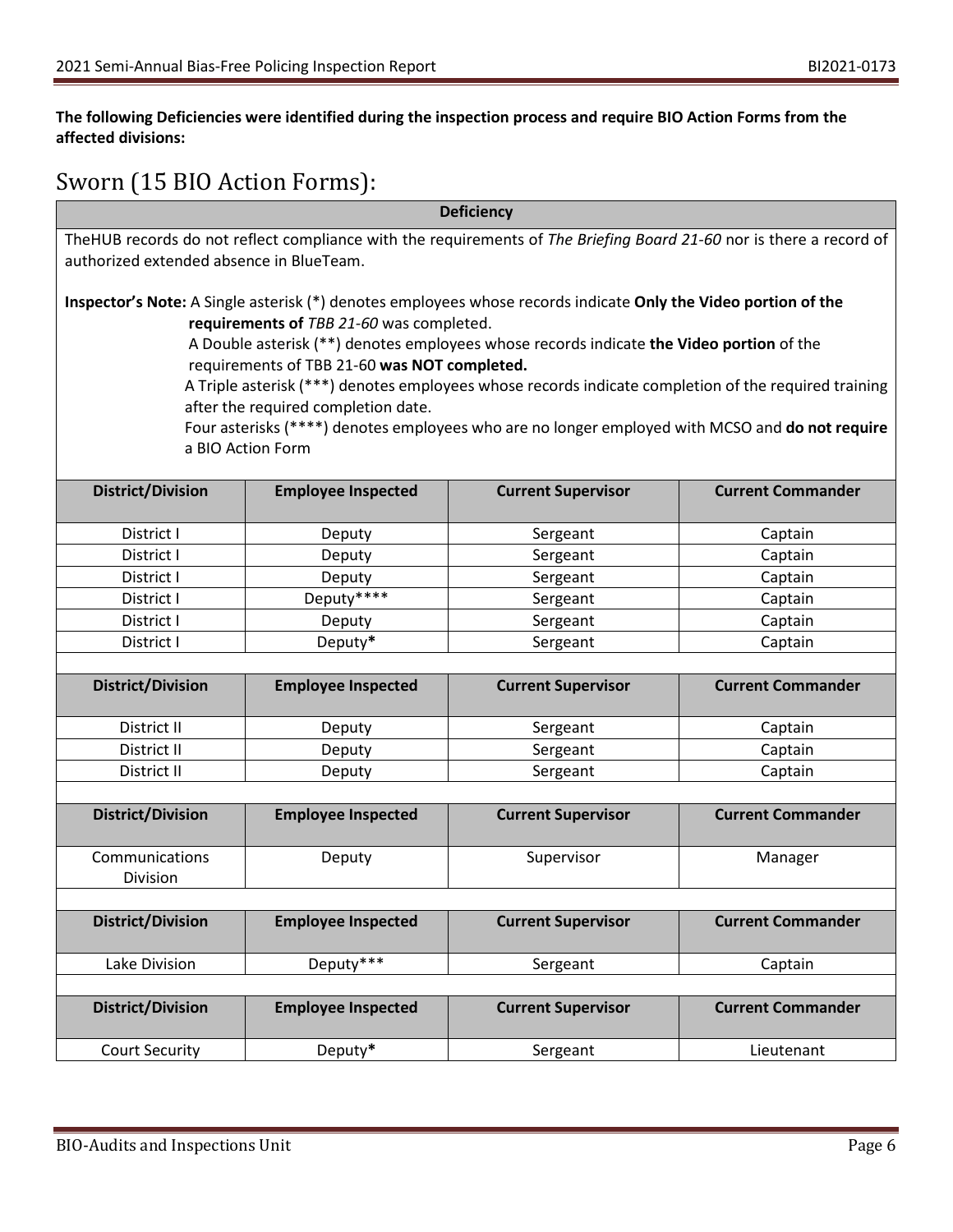| <b>District/Division</b>           | <b>Employee Inspected</b> | <b>Current Supervisor</b> | <b>Current Commander</b> |
|------------------------------------|---------------------------|---------------------------|--------------------------|
| Special Investigations<br>Division | Deputy*                   | Sergeant                  | Lieutenant               |

| <b>District/Division</b>     | <b>Employee Inspected</b> | <b>Current Supervisor</b> | <b>Current Commander</b> |
|------------------------------|---------------------------|---------------------------|--------------------------|
| Bureau Internal<br>Oversight | Sergeant**                | Lieutenant                | Captain                  |

| <b>District/Division</b> | <b>Employee Inspected</b> | <b>Current Supervisor</b> | <b>Current Commander</b> |
|--------------------------|---------------------------|---------------------------|--------------------------|
| Major Crimes Division    | Deputy                    | Sergeant                  | Captain                  |
| Major Crimes Division    | Deputy                    | Lieutenant                | Captain                  |

# Detention (9 BIO Action Forms):

| <b>Deficiency</b>                                                                                                                                                |                           |                           |                          |  |  |
|------------------------------------------------------------------------------------------------------------------------------------------------------------------|---------------------------|---------------------------|--------------------------|--|--|
| TheHUB records do not reflect compliance with the requirements of The Briefing Board 21-60 nor is there a record of<br>authorized extended absence in Blue Team. |                           |                           |                          |  |  |
| Inspector's Note: A Single asterisk (*) denotes employees whose records indicate Only the Video portion of the<br>requirements of TBB 21-60 was completed.       |                           |                           |                          |  |  |
| <b>District/Division</b>                                                                                                                                         | <b>Employee Inspected</b> | <b>Current Supervisor</b> | <b>Current Commander</b> |  |  |
| 4 <sup>th</sup> Ave Jail                                                                                                                                         | Officer                   | Sergeant                  | Captain                  |  |  |
| 4 <sup>th</sup> Ave Jail                                                                                                                                         | Officer                   | Sergeant                  | Captain                  |  |  |
| 4th Ave Jail                                                                                                                                                     | Officer                   | Sergeant                  | Captain                  |  |  |
| 4th Ave Jail                                                                                                                                                     | Officer*                  | Sergeant                  | Captain                  |  |  |
|                                                                                                                                                                  |                           |                           |                          |  |  |
| <b>District/Division</b>                                                                                                                                         | <b>Employee Inspected</b> | <b>Current Supervisor</b> | <b>Current Commander</b> |  |  |
| <b>Food Services Division</b>                                                                                                                                    | Officer                   | Sergeant                  | Manager                  |  |  |
|                                                                                                                                                                  |                           |                           |                          |  |  |
| <b>District/Division</b>                                                                                                                                         | <b>Employee Inspected</b> | <b>Current Supervisor</b> | <b>Current Commander</b> |  |  |
| <b>Towers Jail</b>                                                                                                                                               | Officer*                  | Sergeant                  | Captain                  |  |  |
|                                                                                                                                                                  |                           |                           |                          |  |  |
| <b>District/Division</b>                                                                                                                                         | <b>Employee Inspected</b> | <b>Current Supervisor</b> | <b>Current Commander</b> |  |  |
| <b>Watkins Jail</b>                                                                                                                                              | Officer*                  | Sergeant                  | Lieutenant               |  |  |
|                                                                                                                                                                  |                           |                           |                          |  |  |
| <b>District/Division</b>                                                                                                                                         | <b>Employee Inspected</b> | <b>Current Supervisor</b> | <b>Current Commander</b> |  |  |

|           | <b>Current Supervisor</b> | <b>Current Commander</b> |
|-----------|---------------------------|--------------------------|
| Sergeant* | Director                  | Director                 |
|           | <b>Employee Inspected</b> |                          |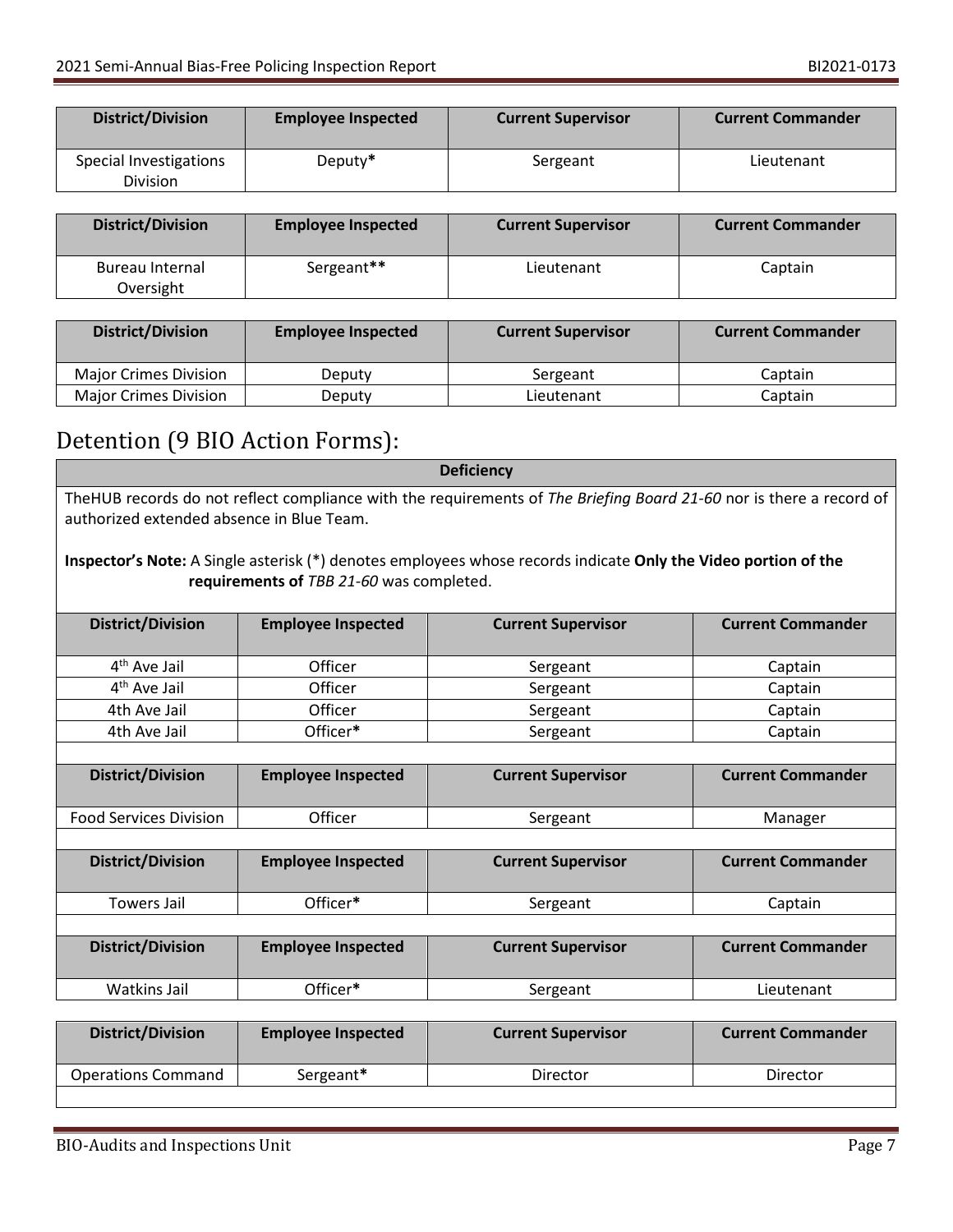| District/Division      | <b>Employee Inspected</b> | <b>Current Supervisor</b> | <b>Current Commander</b> |
|------------------------|---------------------------|---------------------------|--------------------------|
| Professional Standards | Sergeant                  | Lieutenant                | Captain                  |

# Civilian (18 BIO Action Forms):

| <b>Deficiency</b>                                                                                                                                                                                                                                                                                                                                                                                                                                     |                           |                           |                          |
|-------------------------------------------------------------------------------------------------------------------------------------------------------------------------------------------------------------------------------------------------------------------------------------------------------------------------------------------------------------------------------------------------------------------------------------------------------|---------------------------|---------------------------|--------------------------|
| TheHUB records do not reflect compliance with the requirements of The Briefing Board 21-60 nor is there a record of<br>authorized extended absence in Blue Team.                                                                                                                                                                                                                                                                                      |                           |                           |                          |
| Inspector's Note: A Single asterisk (*) denotes employees whose records indicate Only the Video portion of the<br>requirements of TBB 21-60 was completed.<br>A Double asterisk (**) denotes employees whose records indicate the Video portion of the<br>requirements of TBB 21-60 was NOT completed.<br>A Triple asterisk (***) denotes employees whose records indicate completion of the required training<br>after the required completion date. |                           |                           |                          |
| <b>District/Division</b>                                                                                                                                                                                                                                                                                                                                                                                                                              | <b>Employee Inspected</b> | <b>Current Supervisor</b> | <b>Current Commander</b> |
| <b>SWAT</b>                                                                                                                                                                                                                                                                                                                                                                                                                                           | Employee **               | Lieutenant                | Captain                  |
|                                                                                                                                                                                                                                                                                                                                                                                                                                                       |                           |                           |                          |
| <b>District/Division</b>                                                                                                                                                                                                                                                                                                                                                                                                                              | <b>Employee Inspected</b> | <b>Current Supervisor</b> | <b>Current Commander</b> |
| Aviation                                                                                                                                                                                                                                                                                                                                                                                                                                              | Employee                  | Supervisor                | Captain                  |
|                                                                                                                                                                                                                                                                                                                                                                                                                                                       |                           |                           |                          |
| <b>District/Division</b>                                                                                                                                                                                                                                                                                                                                                                                                                              | <b>Employee Inspected</b> | <b>Current Supervisor</b> | <b>Current Commander</b> |
| <b>Bureau of Internal Oversight</b>                                                                                                                                                                                                                                                                                                                                                                                                                   | Employee                  | Sergeant                  | Captain                  |
|                                                                                                                                                                                                                                                                                                                                                                                                                                                       |                           |                           |                          |
| <b>District/Division</b>                                                                                                                                                                                                                                                                                                                                                                                                                              | <b>Employee Inspected</b> | <b>Current Supervisor</b> | <b>Current Commander</b> |
| <b>Technology Bureau</b>                                                                                                                                                                                                                                                                                                                                                                                                                              | Employee                  | Chief                     | Chief                    |
| <b>Technology Bureau</b>                                                                                                                                                                                                                                                                                                                                                                                                                              | Employee**                | Manager                   | Chief                    |
| <b>Technology Bureau</b>                                                                                                                                                                                                                                                                                                                                                                                                                              | Employee                  | Chief                     | Chief                    |
|                                                                                                                                                                                                                                                                                                                                                                                                                                                       |                           |                           |                          |
| <b>District/Division</b>                                                                                                                                                                                                                                                                                                                                                                                                                              | <b>Employee Inspected</b> | <b>Current Supervisor</b> | <b>Current Commander</b> |

| <b>Operations Command</b>        | Employee*                 | Supervisor                | Chief                    |
|----------------------------------|---------------------------|---------------------------|--------------------------|
| <b>Operations Command</b>        | Employee*                 | Sergeant                  | Director                 |
|                                  |                           |                           |                          |
| <b>District/Division</b>         | <b>Employee Inspected</b> | <b>Current Supervisor</b> | <b>Current Commander</b> |
|                                  |                           |                           |                          |
| <b>Business Sys. Development</b> | Employee**                | Supervisor                | Chief                    |
|                                  |                           |                           |                          |
| <b>District/Division</b>         | <b>Employee Inspected</b> | <b>Current Supervisor</b> | <b>Current Commander</b> |
|                                  |                           |                           |                          |
| Inmate Canteen                   | Employee**                | Supervisor                | Lieutenant               |
|                                  |                           |                           |                          |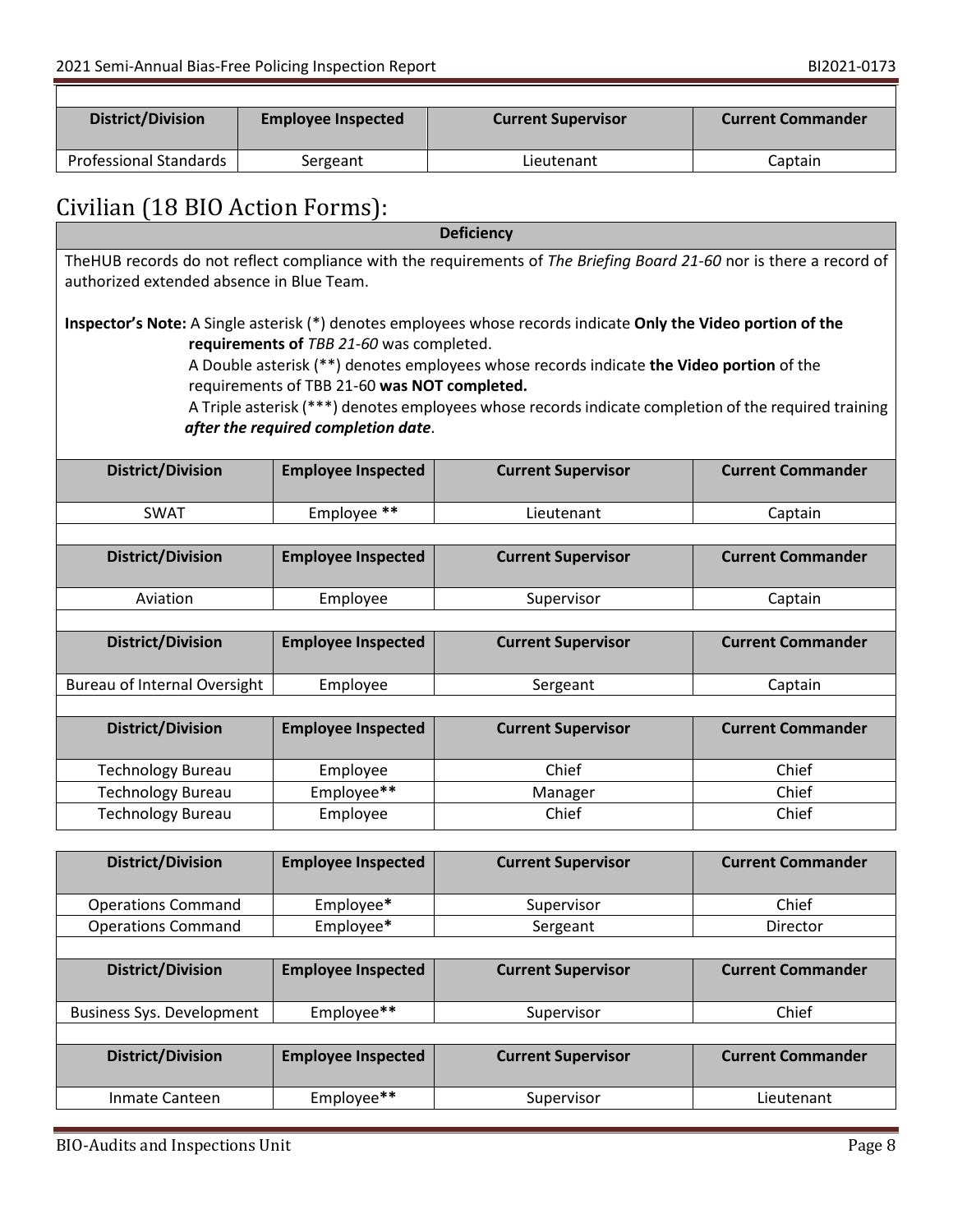| District/Division  | <b>Employee Inspected</b> | <b>Current Supervisor</b> | <b>Current Commander</b> |
|--------------------|---------------------------|---------------------------|--------------------------|
| Operations Command | Employee                  | Manager                   | Director                 |

| <b>District/Division</b>      | <b>Employee Inspected</b> | <b>Current Supervisor</b> | <b>Current Commander</b> |
|-------------------------------|---------------------------|---------------------------|--------------------------|
| <b>Professional Standards</b> | Employee                  | Supervisor                | Captain                  |
| <b>Professional Standards</b> | Employee                  | Captain                   | Captain                  |
| <b>Professional Standards</b> | Employee**                | Lieutenant                | Captain                  |
| <b>Professional Standards</b> | Employee                  | Manager                   | Captain                  |
| <b>Professional Standards</b> | Employee                  | Manager                   | Captain                  |
| <b>Professional Standards</b> | Employee                  | Lieutenant                | Captain                  |
| <b>Professional Standards</b> | Employee**                | Lieutenant                | Captain                  |

### Posse (0 BIO Action Forms):

| <b>Deficiency</b>                                                                                              |
|----------------------------------------------------------------------------------------------------------------|
| The HUB Learning and Management System does not reflect compliance with the requirements of The Briefing Board |
| 21-60.                                                                                                         |
| <b>Inspector's Note:</b> A Single asterisk (*) denotes volunteers who are no longer with MCSO.                 |

| <b>District/Division</b>   | <b>Employee Inspected</b> | <b>Current Supervisor</b> | <b>Current Commander</b> |
|----------------------------|---------------------------|---------------------------|--------------------------|
| <b>Enforcement Command</b> | Posse*                    | Sergeant                  | Captain                  |
| <b>Enforcement Command</b> | Posse*                    | Sergeant                  | Captain                  |

#### **Action Required:**

With the resulting **98.60%** compliance for *Inspection BI2021-0173*, a total of **42 BIO Action Forms** are required from the affected divisions. **The forms shall be completed utilizing Blue Team**.

#### **Notes:**

All supporting documentation (working papers) is included in the inspection file number *BI2021-0173* and contained within IA Pro.

| Date Inspection Started: | January 18, 2022                |
|--------------------------|---------------------------------|
| Date Completed:          | February 3, 2022                |
| Timeframe Inspected:     | November 3 to December 24, 2021 |
| Assigned Inspector:      | Sr. Auditor M. Rodriguez A9047  |

I have reviewed this inspection report.

Lt. Brian Arthur S1806

S1806 3/15/2022

| Lt. T. B. Arthur S1806                 | Date |
|----------------------------------------|------|
| Commander; Audits and Inspections Unit |      |